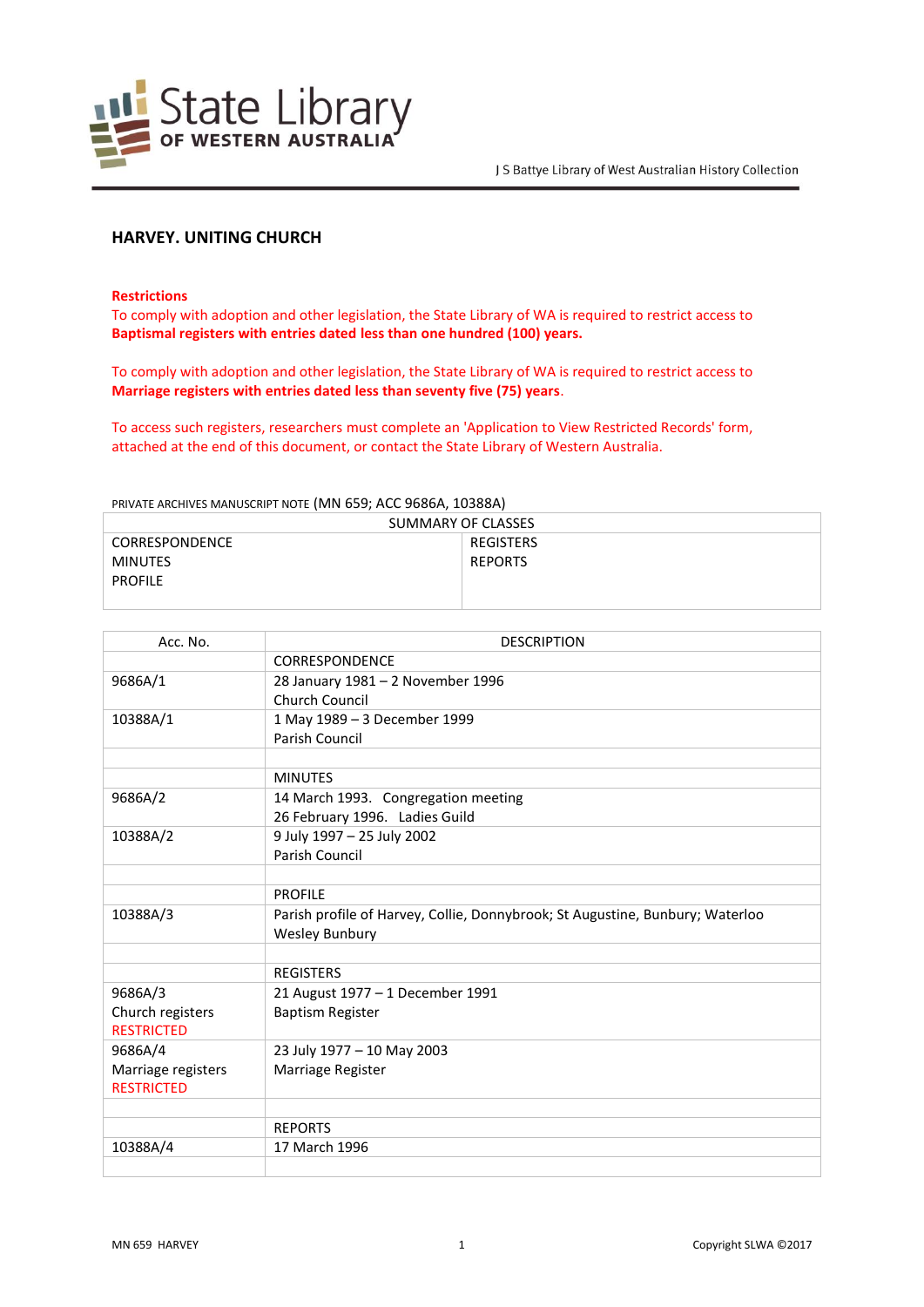

J S Battye Library of West Australian History Collection

Holdings = 7 cm

#### *Copyright Restrictions*

*The Commonwealth Copyright Act 1968 regulates copying of unpublished material. It is the user's legal obligation to determine and satisfy copyright.*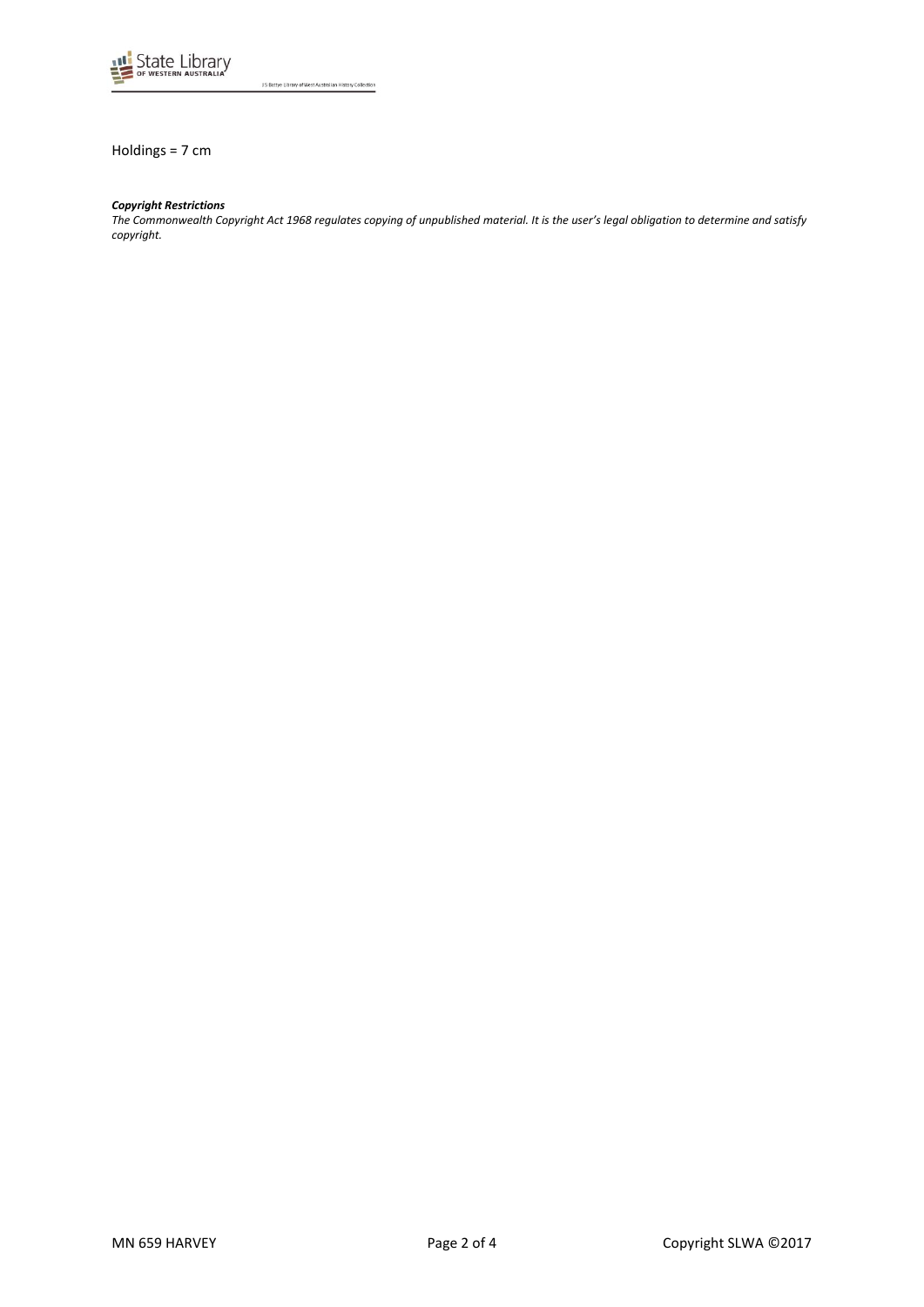

J S Battye Library of West Australian History Collection

## **STATE LIBRARY OF WESTERN AUSTRALIA – PRIVATE ARCHIVES**

## **APPLICATION TO VIEW RESTRICTED BAPTISMAL RECORD**

| DETAILS OF BAPTISMAL RECORD TO BE RETRIEVED               |           |            |
|-----------------------------------------------------------|-----------|------------|
| MN / ACCESSION NUMBER                                     | <b>MN</b> | <b>ACC</b> |
| DENOMINATION & PARISH NAME (E.G.<br>ANGLICAN, ST. JOHN'S) |           |            |
| NAME ON BAPTISMAL CERTIFICATE                             |           |            |
| DATE OF BAPTISM                                           |           |            |
| PARENT'S NAMES                                            |           |            |

| DETAILS OF APPLICANT REQUIRING ACCESS TO RESTRICTED BAPTISMAL RECORD |  |
|----------------------------------------------------------------------|--|
| RESEARCHER'S TICKET NUMBER                                           |  |
| APPLICANT'S NAME                                                     |  |
| APPLICANT'S ADDRESS                                                  |  |
| <b>TELEPHONE NUMBER</b>                                              |  |
| E-MAIL                                                               |  |

| <b>STAFF USE ONLY</b>       |                               |
|-----------------------------|-------------------------------|
| COPY CERTIFICATE CREATED BY | (PA STAFF MEMBER NAME & DATE) |
| <b>APPLICANT NOTIFIED</b>   | (DATE)                        |
| REGISTER RETURNED TO STACK  | (DATE)                        |